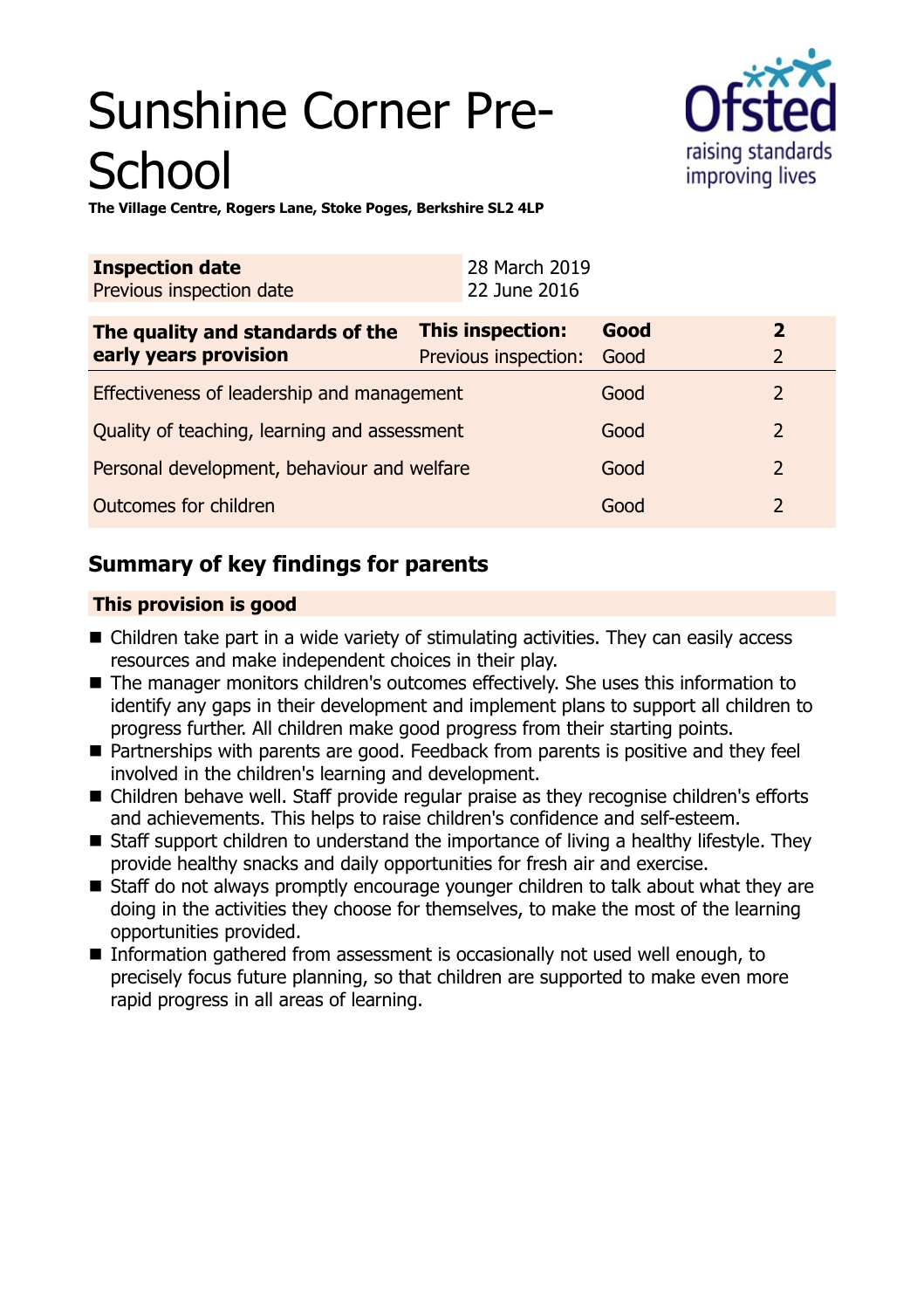## **What the setting needs to do to improve further**

## **To further improve the quality of the early years provision the provider should:**

- $\blacksquare$  interact more effectively with younger children, especially during activities they have chosen themselves, to encourage them to discuss what they are doing and more readily extend their understanding
- $\blacksquare$  use information gained from assessments more effectively, so that planning for children's future learning is precisely focused on each child's individual needs.

## **Inspection activities**

- The inspector observed the interactions between the staff and children and considered the impact on children's learning.
- $\blacksquare$  The inspector completed a joint observation of an activity with the manager and discussed how she supervises staff.
- $\blacksquare$  The inspector considered the comments from parents and took their views into account.
- The inspector viewed relevant documentation, including evidence of paediatric first-aid training and public liability insurance.
- $\blacksquare$  The inspector asked the manager and staff questions throughout the inspection, to establish their understanding of how to safeguard children, and how they monitor their learning and development.

## **Inspector**

Ingrid Howell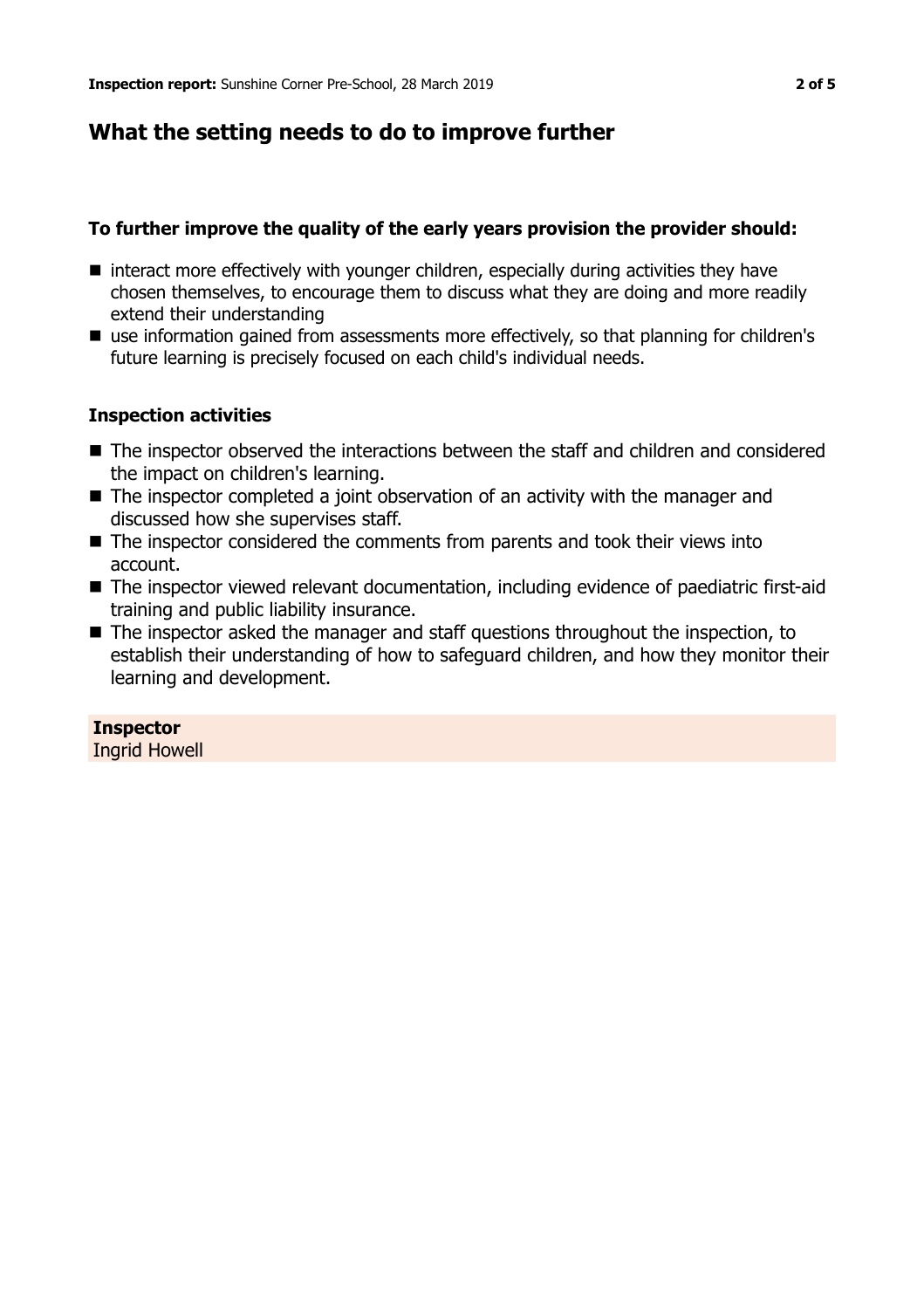## **Inspection findings**

#### **Effectiveness of leadership and management is good**

The arrangements for safeguarding are effective. Staff have completed training and understand how to help protect children. They are aware of the procedures to follow if they have any concerns about a child. They successfully help children to have a good understanding of how to keep themselves safe. For example, they gently remind them that it is not safe to run indoors as they may harm themselves or others. Staff are well deployed, and supervise children's activities successfully. The manager supports them well in their professional development, through ongoing supervision and annual appraisals. Robust recruitment procedures and effective induction and monitoring processes enable the manager to check staff's suitability to work with children. The manager and staff evaluate the strengths and areas for improvement of the pre-school effectively. For example, they complete quality improvement plans and reflect on children's interest in activities, to enable them to identify their current interests and needs. They use this knowledge to adapt the learning environment to improve outcomes for children.

#### **Quality of teaching, learning and assessment is good**

Staff have a good understanding of how children learn and develop. On entry to the setting, staff have discussions with parents and complete assessments on children to establish what they know and can already do. They work closely with children who need additional support and use effective strategies, such as small-group activities, to help them to progress. Children have good opportunities to develop their counting and number skills. For example, they scoop rice into containers and count how many scoops they have added. Staff extend their learning further, such as by asking them how many more they think they will need to fill the container up to the top. Children predict how many they need and count to see if they are correct. Staff place a good focus on helping children to develop early literacy skills. For instance, on arrival, children find their names to self-register and are encouraged to make marks and record their ideas during their play.

#### **Personal development, behaviour and welfare are good**

Children are happy and settled and have good relationships with the staff and each other. They are kind, polite and cooperative. Staff successfully help them to understand and value the differences and similarities between themselves and others. For example, they complete activities that encourage children to talk about themselves, and to share their cultural beliefs and celebrations. Staff are sensitive to children's needs. They respond promptly when young children arrive and spend time with them to help them to settle.

#### **Outcomes for children are good**

Children develop the skills that will prepare them for their future learning, including when they move on to school. They demonstrate a clear motivation to learn and develop independence and confidence in their abilities. For example, older children complete personal care routines and help younger children to dress for outdoor play. They form friendships and play cooperatively with their friends.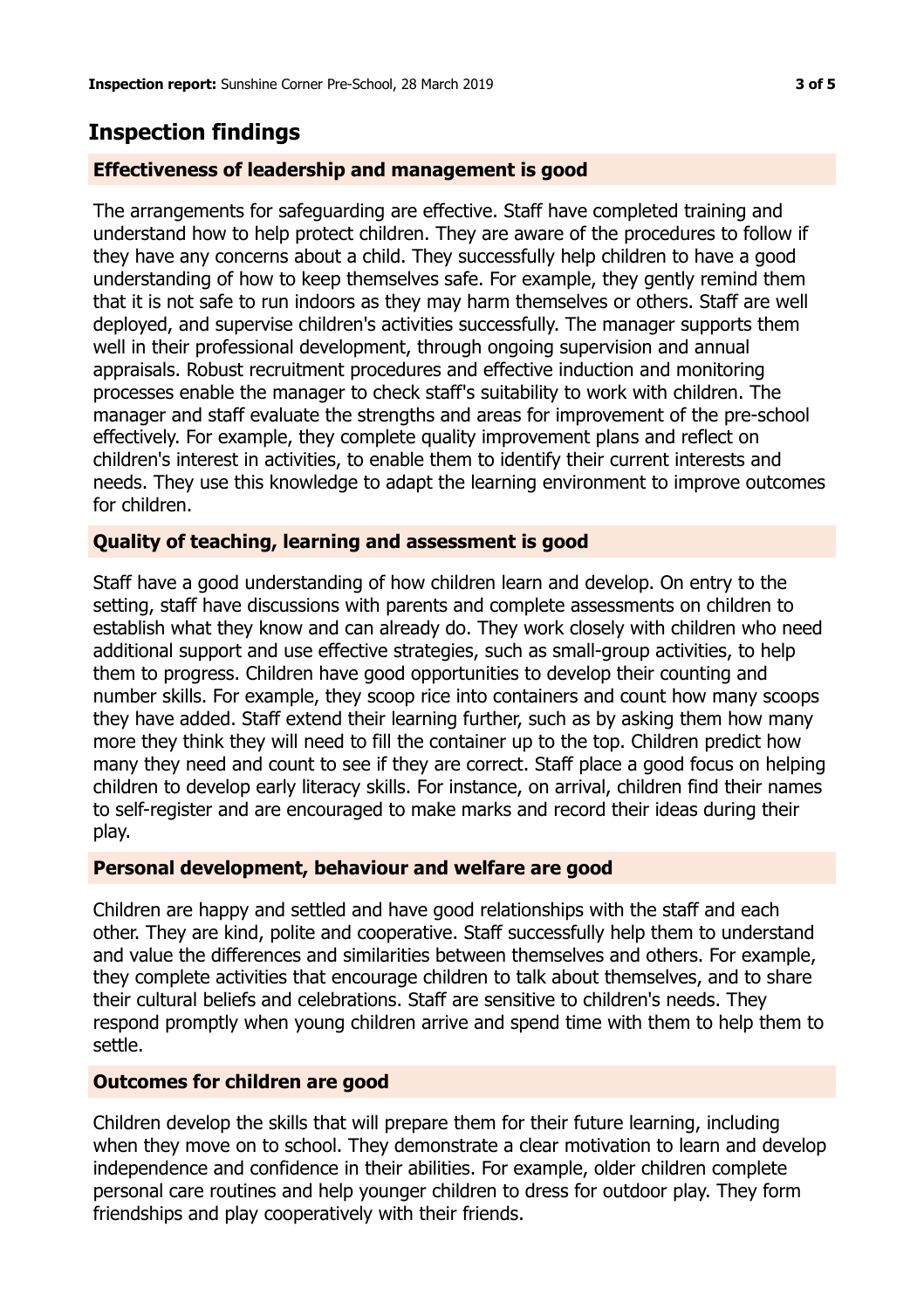## **Setting details**

| Unique reference number                             | EY263404                                                                             |  |
|-----------------------------------------------------|--------------------------------------------------------------------------------------|--|
| <b>Local authority</b>                              | <b>Buckinghamshire</b>                                                               |  |
| <b>Inspection number</b>                            | 10073217                                                                             |  |
| <b>Type of provision</b>                            | Childcare on non-domestic premises                                                   |  |
| <b>Registers</b>                                    | Early Years Register, Compulsory Childcare<br>Register, Voluntary Childcare Register |  |
| Day care type                                       | Full day care                                                                        |  |
| <b>Age range of children</b>                        | $2 - 4$                                                                              |  |
| <b>Total number of places</b>                       | 26                                                                                   |  |
| Number of children on roll                          | 45                                                                                   |  |
| <b>Name of registered person</b>                    | Sunshine Corner Playgroup Stoke Poges<br>Committee                                   |  |
| <b>Registered person unique</b><br>reference number | RP905246                                                                             |  |
| <b>Date of previous inspection</b>                  | 22 June 2016                                                                         |  |
| <b>Telephone number</b>                             | 01753644300                                                                          |  |

Sunshine Corner Pre-School registered in 1970. It is open from 9am until 3.30pm each weekday, during term time only. The pre-school provides funded early education for two-, three- and four-year-old children. Seven members of staff work with the children. Of these, one holds qualified teacher status, one holds early years professional status, and four hold childcare qualifications at level 2 and 3.

This inspection was carried out by Ofsted under sections 49 and 50 of the Childcare Act 2006 on the quality and standards of provision that is registered on the Early Years Register. The registered person must ensure that this provision complies with the statutory framework for children's learning, development and care, known as the early years foundation stage.

Any complaints about the inspection or the report should be made following the procedures set out in the guidance Complaints procedure: raising concerns and making complaints about Ofsted, which is available from Ofsted's website: www.ofsted.gov.uk. If you would like Ofsted to send you a copy of the guidance, please telephone 0300 123 4234, or email [enquiries@ofsted.gov.uk.](mailto:enquiries@ofsted.gov.uk)